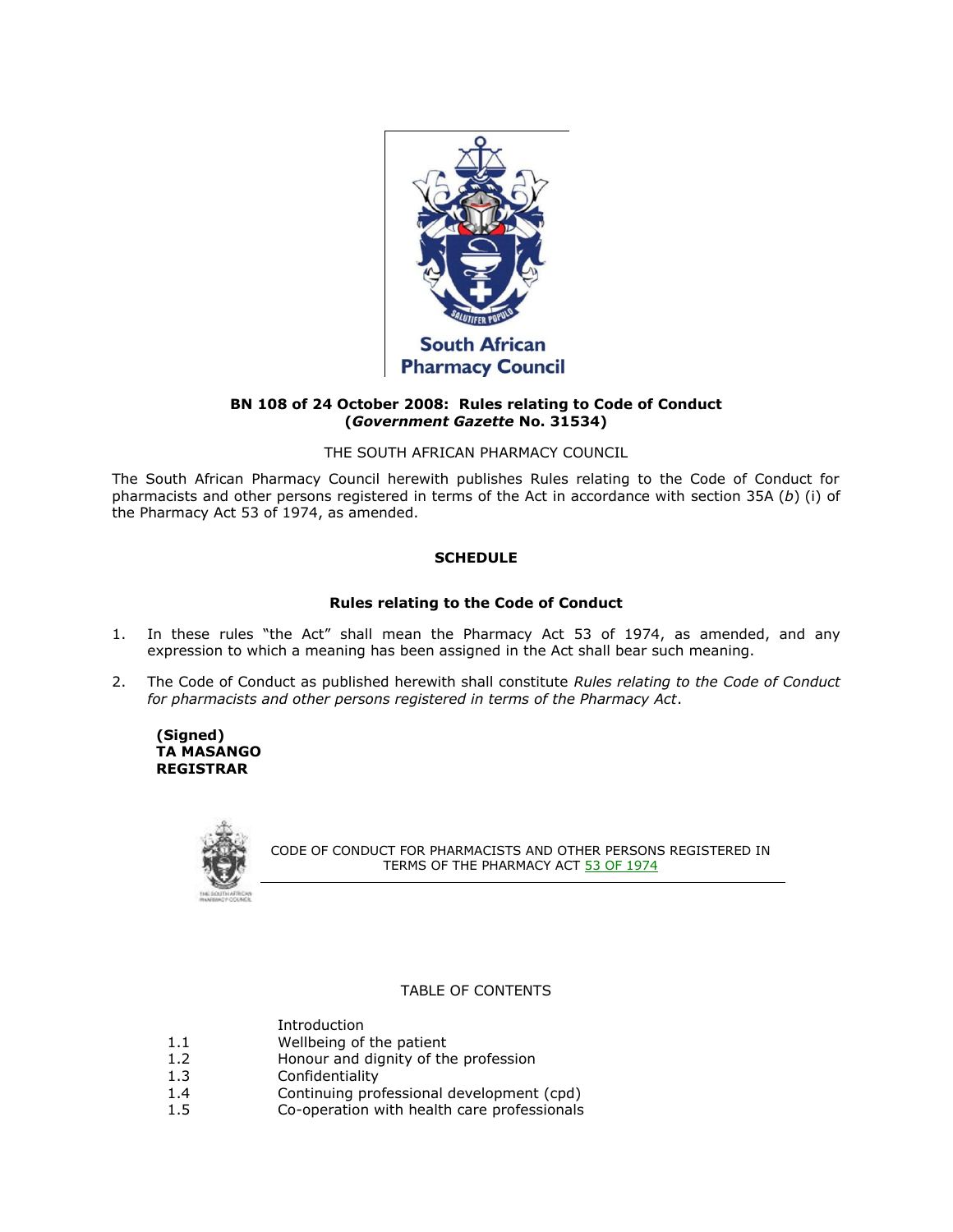- [1.6](http://www.mylexisnexis.co.za/nxt/gateway.dll/jilc/kilc/xjsg/zmsg/cnsg/zjk2a/8n1fb/fo1fb#446) Professional independence
- [1.7](http://www.mylexisnexis.co.za/nxt/gateway.dll/jilc/kilc/xjsg/zmsg/cnsg/zjk2a/8n1fb/go1fb#447) Advertising
- [1.8](http://www.mylexisnexis.co.za/nxt/gateway.dll/jilc/kilc/xjsg/zmsg/cnsg/zjk2a/8n1fb/ho1fb#448) Professional appearance and nature of pharmacy
- [1.9](http://www.mylexisnexis.co.za/nxt/gateway.dll/jilc/kilc/xjsg/zmsg/cnsg/zjk2a/8n1fb/io1fb#449) Control over medicines
- [1.10](http://www.mylexisnexis.co.za/nxt/gateway.dll/jilc/kilc/xjsg/zmsg/cnsg/zjk2a/8n1fb/jo1fb#44a) Chemicals sold/provided in a pharmacy
- [1.11](http://www.mylexisnexis.co.za/nxt/gateway.dll/jilc/kilc/xjsg/zmsg/cnsg/zjk2a/8n1fb/ko1fb#44b) Dual registration
- [1.12](http://www.mylexisnexis.co.za/nxt/gateway.dll/jilc/kilc/xjsg/zmsg/cnsg/zjk2a/8n1fb/lo1fb#44c) The use of trading titles, brand names and logos

## **INTRODUCTION**

The Code of Conduct is intended to set the standard of professional conduct for all pharmacists and registered pharmacy support personnel within the scope of the Pharmacy Act. It is also regarded as governing the conduct of all persons registered in terms of the Pharmacy Act including registered pharmacy owners issued with a licence in terms of [Section 22](http://www.mylexisnexis.co.za/nxt/gateway.dll/jilc/kilc/xjsg/zmsg/0msg/m24h#0) of the Act both within and outside the practice of pharmacy.

The Code of Conduct provides more detailed information regarding the Act, rules and/or regulations relating to all persons registered in terms of the Pharmacy Act and sets out the fundamental duties which apply to them. The information provided should be read with all applicable legislation.

The South African Pharmacy Council ("Council") holds the view that a person registered with Council should at all times endeavour to act in the interest of promoting public health. A pharmacist, all registered pharmacy personnel and any registered owner issued with a licence in terms of [Section 22](http://www.mylexisnexis.co.za/nxt/gateway.dll/jilc/kilc/xjsg/zmsg/0msg/m24h#0) of the Act, should maintain and enhance the honour and dignity of the pharmacy profession and refrain from any activity, which may discredit the profession. Adherence to a Code of Conduct will assist in achieving the aforementioned goal.

A breach of the Code of Conduct as published in these guidelines could form the basis of a complaint, subject to disciplinary steps by Council, provided that Council, in considering whether or not action should follow, takes into consideration the circumstances of an individual case and does not regard itself as being limited to those matters which are mentioned in the Code of Conduct. A breach of this Code of Conduct may also lead thereto that the name of the recorded pharmacy and/or the pharmacy owner issued with a licence in terms of [Section 22](http://www.mylexisnexis.co.za/nxt/gateway.dll/jilc/kilc/xjsg/zmsg/0msg/m24h#0) of the Act, be removed from the Council's relevant register and that Council will make a recommendation to the Director-General that the licence issued be withdrawn.

#### **1.1 WELLBEING OF THE PATIENT**

**Principle:** *A pharmacist's prime concern in the performance of his/her professional duties must be for the wellbeing of both the patient and other members of the public.*

In adhering to this principle the following should be taken into consideration:

- 1.1.1 The pharmacist's goal in the provision of medicine therapy should be to achieve appropriate therapeutic outcomes that contribute towards patient health and quality of life. The attitudes, behaviours, commitments, concerns, ethics, functions, knowledge, responsibilities and skills of the pharmacist should therefore be focused on primarily benefiting the patient and the public as a whole.
- 1.1.2 To avoid confusion and in the interest of the patient, a pharmacist must ensure that when any medicinal product is sold or dispensed to the patient, all the information on the package or container, which is necessary for the safe and effective use of the medicine as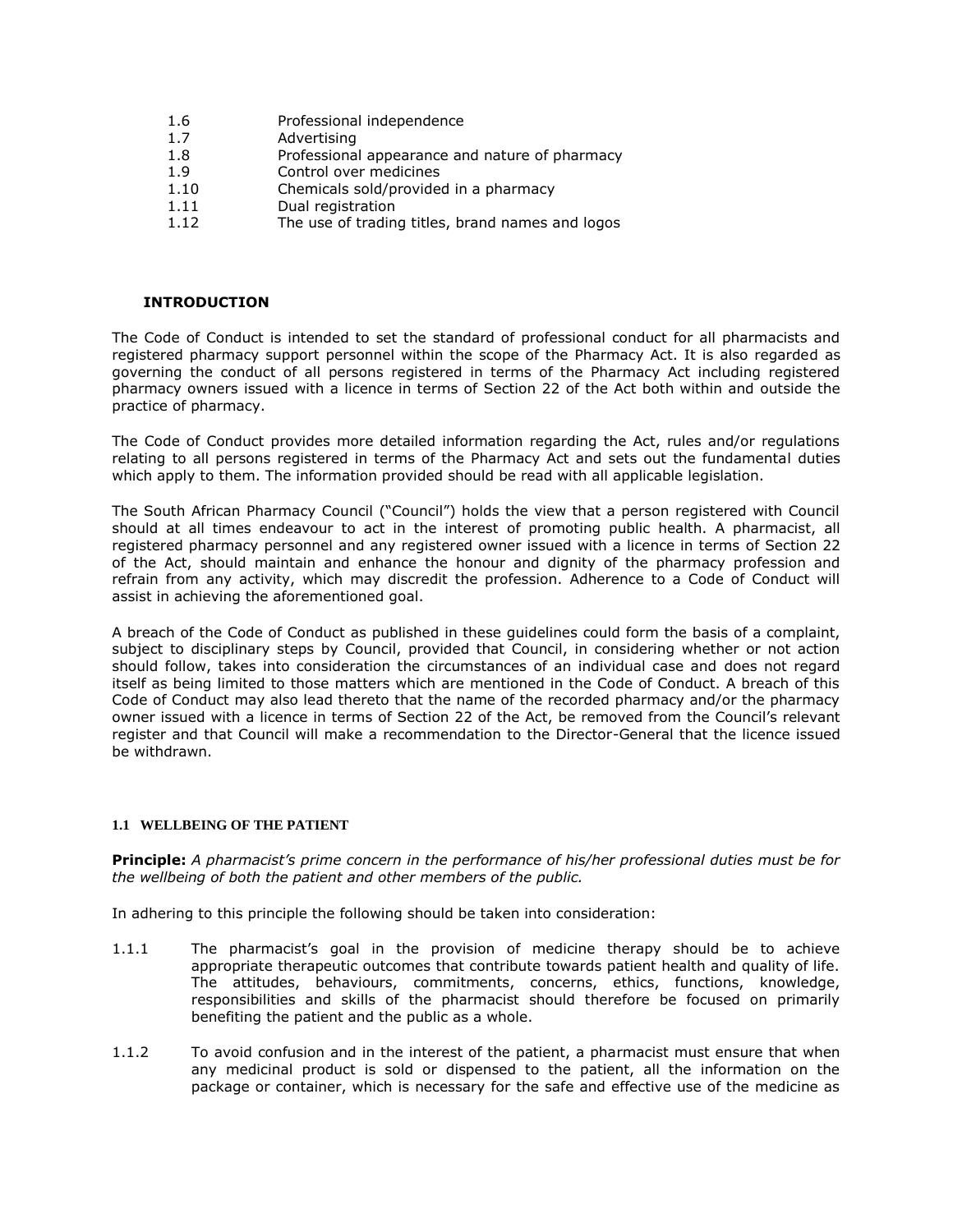stipulated in the Medicines Act, is written in at least one official language and that where available a patient information leaflet is provided at the point of dispensing.

- 1.1.3 When appropriate, a pharmacist should ensure that the proposed user or purchaser of a medicinal product receives advice on its safe use. Special needs may arise where the user requires additional counseling, or has difficulty in understanding the advice given. This may happen, inter alia, when the patient or caregiver is blind, disabled, geriatric, infirm or illiterate. This must be taken into account and reasonable efforts made to ensure that the person fully understands, e.g. pillboxes with Braille can be used for blind patients and labels with pictograms for illiterate patients.
- 1.1.4 A pharmacist must not give an impression to a potential purchaser that any product or food supplement associated with the maintenance of or enhancement of health is efficacious, when there is no evidence of efficacy, as confirmed by the registration with the Medicines Control Council.
- 1.1.5 A pharmacist must remain professionally competent and abreast of the latest developments in the health area in which he/she functions in accordance with his/her scope of practice.

(Reference to the provisions of the following act, rule or regulation applying to pharmacists can be made, but it is not an exhaustive list with regard to the above:

• Regulations 8, 9 and 10 of the Medicines and Related Substances Act [101 of 1965\)](http://www.mylexisnexis.co.za/nxt/gateway.dll/jilc/kilc/ezrg/p5rg/q5rg#0)

## **1.2 HONOUR AND DIGNITY OF THE PROFESSION**

**Principle:** *A pharmacist must uphold the honour and dignity of the profession and may not engage in any activity which could bring the profession into disrepute.*

In adhering to this principle the following should be taken into consideration:

- 1.2.1 A pharmacist must have due regard for the reasonably accepted standards of behaviour both within and outside his professional practice.
- 1.2.2 Any breach of the law, whether or not directly related to a pharmacist's professional practice, may be regarded as bringing the profession into disrepute and may be considered to be misconduct for which the council may take disciplinary steps.
- 1.2.3 A pharmacist must not use or permit the use of his/her qualifications or his/her position as a pharmacist to mislead or defraud.
- 1.2.4 While a pharmacist is encouraged to make reference to a doctorate that he/she holds as an additional qualification, care should be taken to ensure that it is not used in such a way as to lead the public to believe that the pharmacist is a medical practitioner.
- 1.2.5 A pharmacist or any person registered in terms of the Pharmacy Act, (Act [53 of 1974\)](http://www.mylexisnexis.co.za/nxt/gateway.dll/jilc/kilc/xjsg/zmsg/0msg#0), or any registered pharmacy owner issued with a licence in terms of [Section 22](http://www.mylexisnexis.co.za/nxt/gateway.dll/jilc/kilc/xjsg/zmsg/0msg/m24h#0) of the Act shall adhere to the standards and rules set out in the Council's Rules as to Good Pharmacy Practice in South Africa, made in terms of [Section 35A](http://www.mylexisnexis.co.za/nxt/gateway.dll/jilc/kilc/xjsg/zmsg/0msg/i34h#6) (*b*) (ii) of the Pharmacy Act, (Act [53](http://www.mylexisnexis.co.za/nxt/gateway.dll/jilc/kilc/xjsg/zmsg/0msg#0)  [of 1974\)](http://www.mylexisnexis.co.za/nxt/gateway.dll/jilc/kilc/xjsg/zmsg/0msg#0).

### **1.3 CONFIDENTIALITY**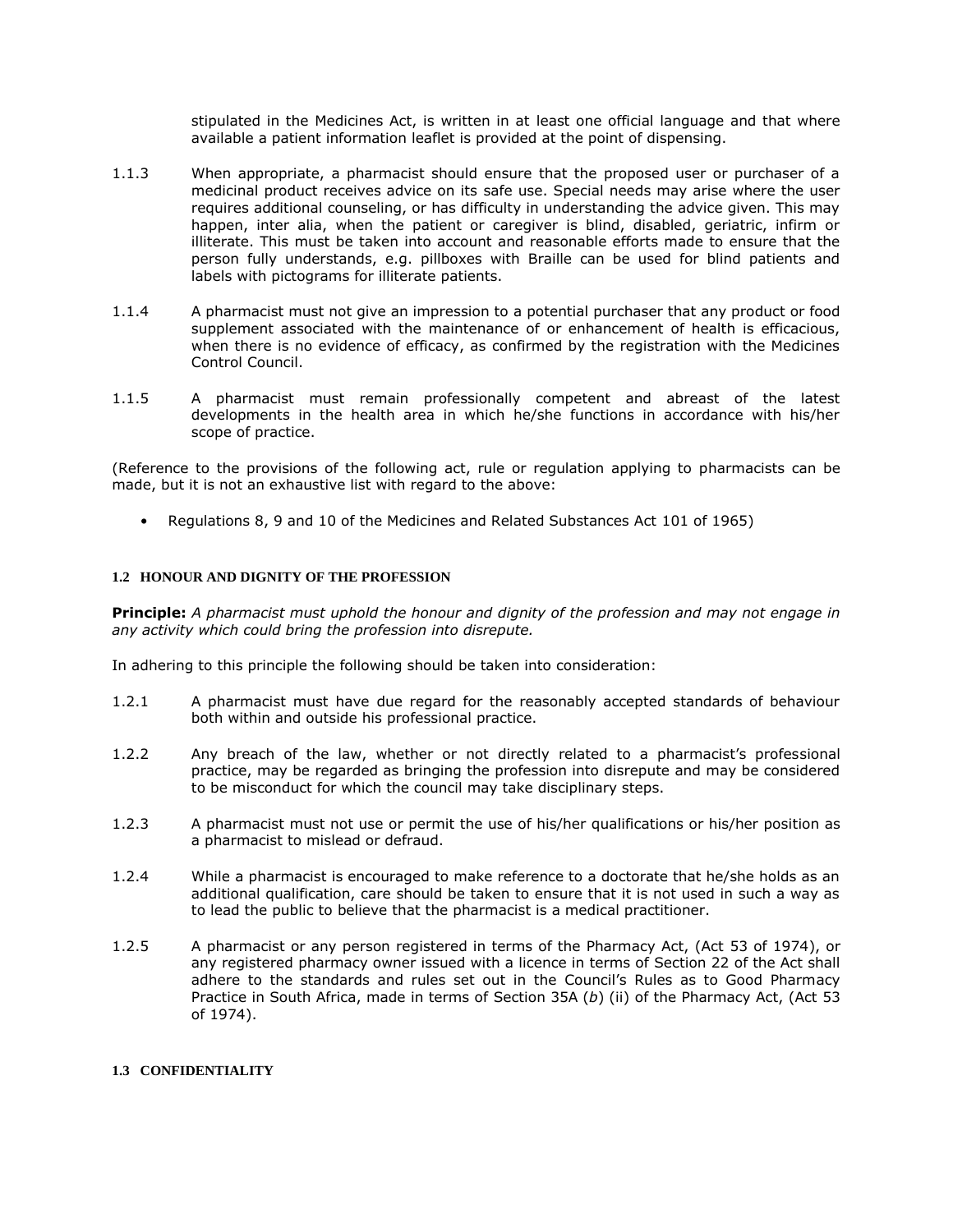**Principle:** *A pharmacist must respect the confidentiality of information acquired in the course of professional practice relating to a patient and may not disclose such information except under certain prescribed circumstances.*

In adhering to this principle the following should be taken into consideration:

- 1.3.1 A pharmacist must restrict access to information relating to a patient to those who, in his/her professional judgment, need that information in the interests of the patient or in the public interest.
- 1.3.2 A pharmacist must ensure that anyone who has access to information relating to a patient:
	- (*a*) is aware of the need to respect its confidential nature;
	- (*b*) does not disclose such information without the written consent of the patient.
- 1.3.3 If a pharmacist judges it necessary to disclose information relating to a patient, the content should be limited to the specific matter involved. The following are guidelines regarding circumstances when information might need to be disclosed:
	- (*a*) Where the information is to be shared with others who participate in, or assume responsibility for, the care or treatment of the patient, and would be unable to provide that care or treatment without that information (the need-to-know concept).
	- (*b*) Where disclosure of the information is to a person or body that is empowered by statute to require such a disclosure; for example in connection with a scheduled medicine or a notifiable disease.
	- (*c*) Where disclosure is directed by the presiding officer of a court. It should be noted that such a direction relates to disclosure only to the person presiding or to a person named by the court.
	- (*d*) Where necessary for the purpose of a medical research project, which has been approved by a recognised ethics committee.
	- (*e*) Rarely, where disclosure is justifiable on grounds of public interest; for example, to assist in the prevention, detection of or prosecution for serious crime or where disclosure could prevent a serious risk to public health.
	- ( *f* ) Where necessary to prevent serious injury or damage to the health of a third party.
	- (*g*) If a pharmacist is of the opinion that disclosure of the information requested might cause serious harm to the patient's physical or mental health or well-being, he/she may allow access to this information if the requester can prove to his/her satisfaction that adequate provision is made for counselling or arrangements as are reasonable before or during or after the disclosure of such information to alleviate or avoid such harm to the patient.
- 1.3.4 In the last three exceptions listed above, it will be necessary to assess the risk and seriousness of the potential consequence of failure to disclose as against the rights of the patient to confidentiality.
- 1.3.5 If the condition of the patient precludes the seeking of his/her consent, for example, through unconsciousness, mental handicap, psychiatric illness, dementia or brain injury, the assessment in the best interests of the patient, should take into account any known wishes of the patient, the patient's next of kin, any other relative and anyone with power of attorney.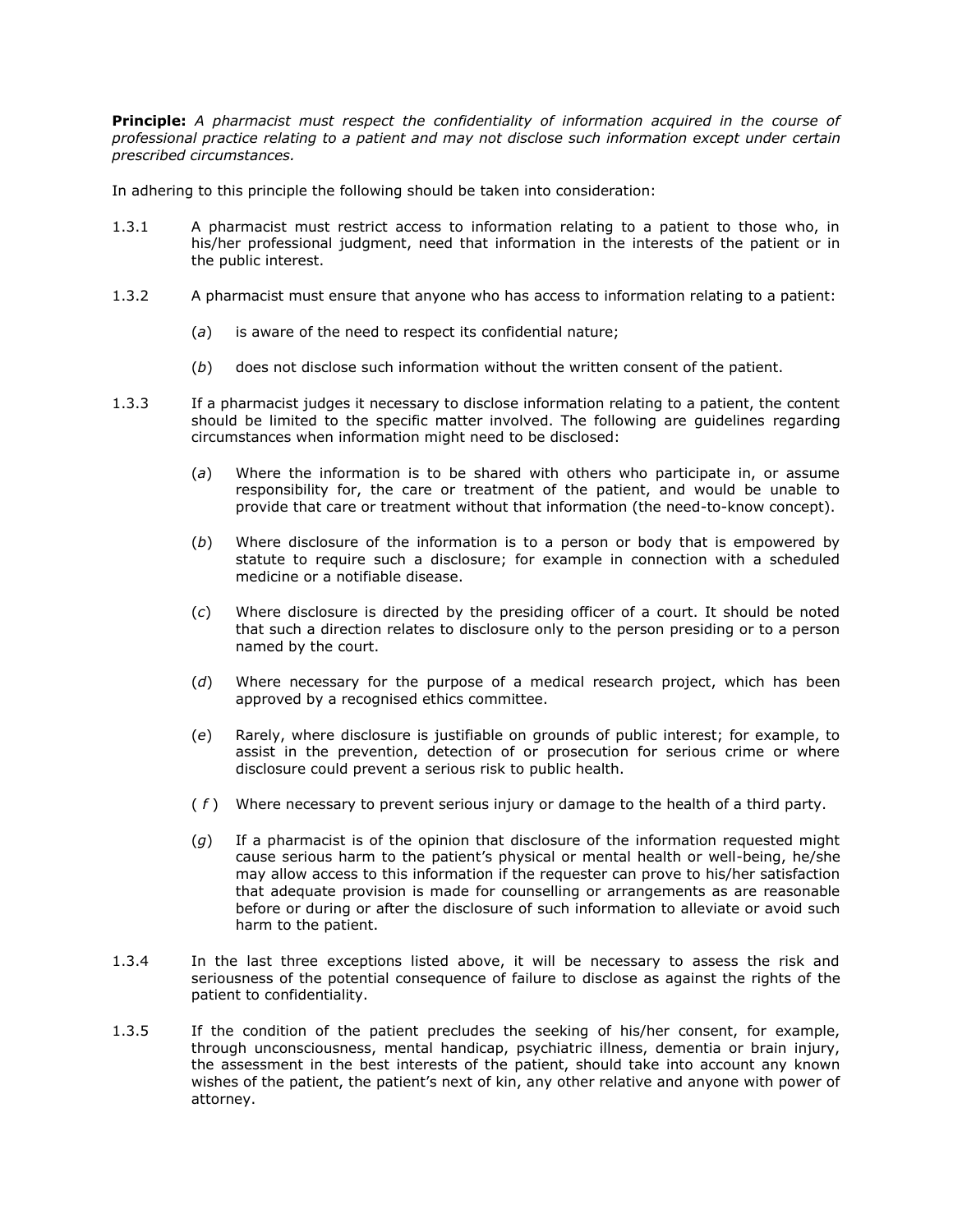- 1.3.6 Where the patient is a minor, the pharmacist may have to decide in the minor's best interests whether to release information to a parent or guardian without the consent of the minor.
- 1.3.7 Where necessary, any disclosure and its extent should be recorded on the patient's record.
- 1.3.8 None of the above precludes the collation of data from patient records, on condition that it is presented anonymously, for the purpose of research or as information to an interested commercial source however strict confidentiality should be maintained with respect to all details relating to both the patient and the prescriber. This would include confidentiality not only of names and addresses, but also telephone numbers and postal codes.

## **1.4 CONTINUING PROFESSIONAL DEVELOPMENT (CPD)**

**Principle:** *A pharmacist must keep abreast of the progress of professional knowledge in order to maintain a high standard of competence relative to his/her sphere of activity.*

In line with the national education policy of life-long-learning, it is the responsibility of all pharmacists to:

- 1.4.1 keep abreast of changes in pharmacy practice;
- 1.4.2 remain up-to-date with the laws relating to pharmacy, the control of medicine and the knowledge and technology applicable to pharmacy; and
- 1.4.3 maintain competence and effectiveness as a practitioner.

Pharmacists must commit themselves to the concept of Continuing Professional Development, which is defined as the process by which pharmacists continuously enhance their knowledge, skills and personal qualities throughout their professional careers.

It encompasses a range of activities including:

- (*a*) continuing education, which is the on-going learning that professionals need to undertake throughout their careers as a contribution towards the maintenance and enhancement of their professional development and professional competence;
- (*b*) professional audit, which is the study of the structure, process or outcome of pharmacy practice carried out by individual pharmacists, groups of pharmacists or groups of health care practitioners, to measure the degree of attainment of agreed objectives;
- (*c*) participation in non-pharmacy related but relevant formal post-graduate education;
- (*d*) performance appraisal, self-assessment, identification and documentation of personal development targets;
- (*e*) research, including practice research and the achievement of higher degrees by research;
- ( *f* ) active involvement in professional organisations; and
- (*g*) provision of training, coaching or mentoring.

# **1.5 CO-OPERATION WITH HEALTH CARE PROFESSIONALS**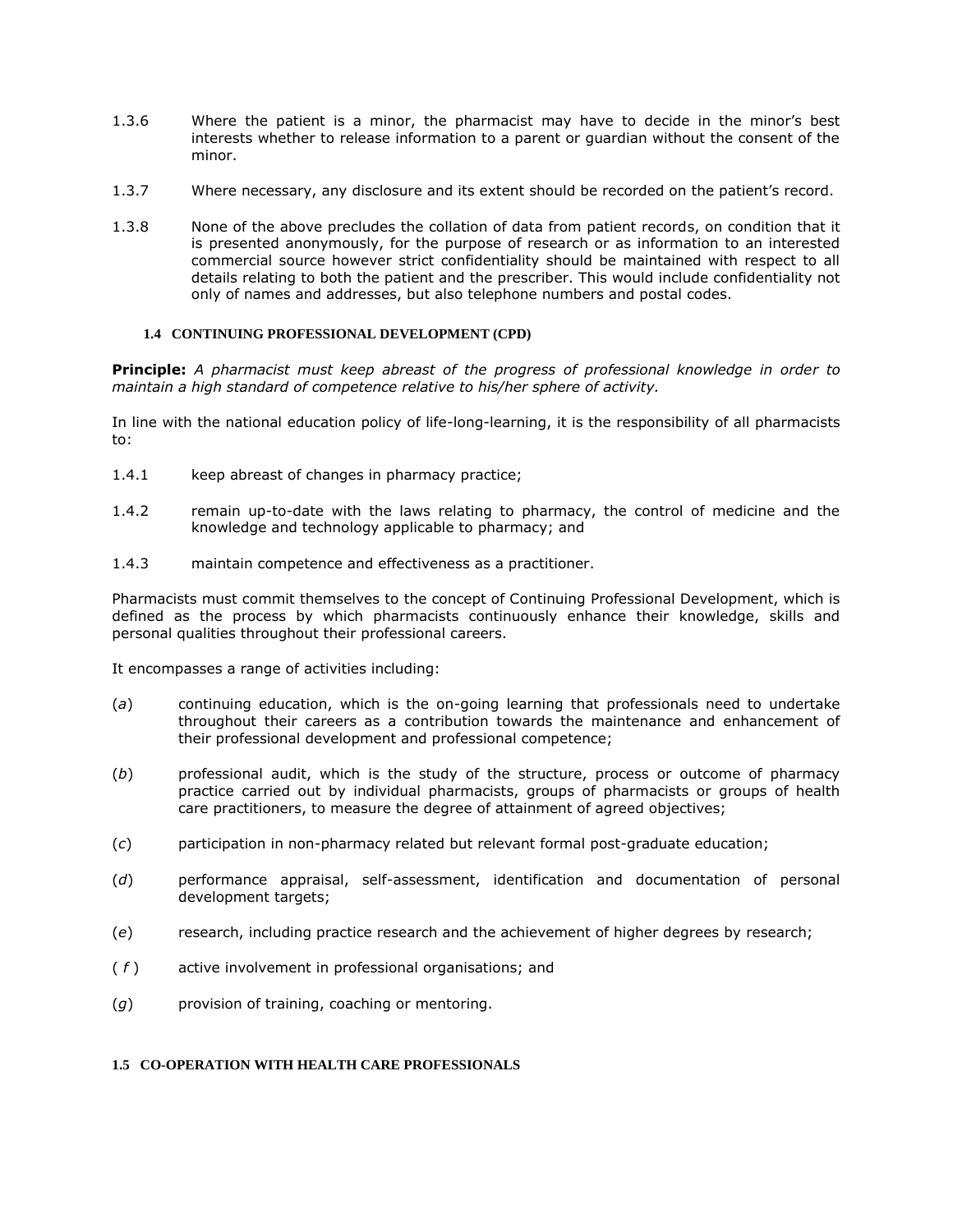**Principle:** *The pharmacist must co-operate with other health care professionals to achieve the best possible outcomes for the patient. The pharmacist shall respect the skills and competencies of other health care providers and endeavour to work co-operatively with them to optimise the health outcomes of mutual patients and the public.*

In adhering to this principle the following should be taken into consideration:

## **1.5.1 Maintain relationships**

The pharmacist must endeavour to foster, develop and maintain effective relationships with professional colleagues and other health care providers and to co-operate with them to achieve positive medicine-related health outcomes for patients and the community.

### **1.5.2 The health care team**

The pharmacist must endeavour to foster, develop and maintain the role of the pharmacist as a member of the health care team with expertise in medicine-related health outcomes.

# **1.5.3 Respect for other competencies**

Pharmacists must respect the special competencies and responsibilities of their colleagues and other health care professionals, and of the institutions, statutory and voluntary agencies that constitute their working environment.

## **1.5.4 Referrals**

The pharmacist must refer a patient in his/her care to other team members or to other services when appropriate, or consult with colleagues or other health care providers when additional knowledge of experts is required, at all times having due regard for the patient's right to confidentiality and informed consent.

#### **1.5.5 Assist colleagues**

The pharmacist must endeavour to promote collegial relationships by striving to assist professional colleagues and other health care providers when called upon for advice or support and enable them to discharge their professional duties in order to maintain appropriate standards in the interests of patient care, public health and safety.

# **1.5.6 Not criticise colleagues**

The pharmacist must endeavour to maintain the confidence and trust placed in colleagues and other health care providers by patients and must refrain from making public comment that could detract from their professional reputation or harm the relationship they have with patients.

#### **1.6 PROFESSIONAL INDEPENDENCE**

**Principle:** *A registered member of the profession should refrain from entering into, or being part of any transaction or agreement, which may reflect negatively on his or her professional independence or the professionalism, or ethics of the profession as a whole.*

In adhering to this principle the following should be taken into consideration:

# **1.6.1 General Guidelines**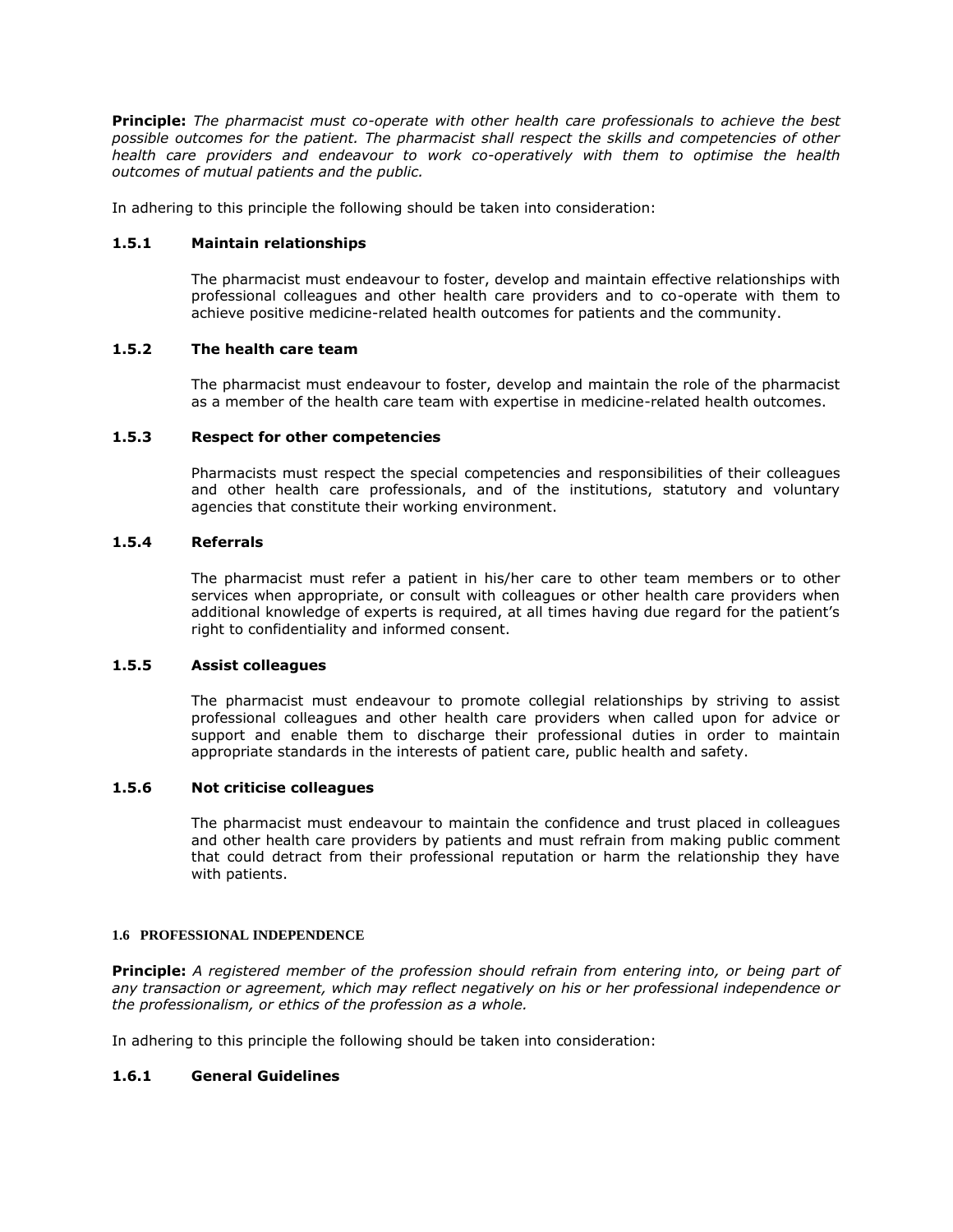- (*a*) Pharmacists should not agree to practise under terms or conditions that interfere with or impair the proper exercise of professional judgment and skill, that cause deterioration of the quality of professional services rendered, or that require consent to unethical conduct.
- (*b*) Pharmacists may not collude with any person who is precluded in terms of the *Regulations relating to the ownership and licensing of pharmacies* from owning a pharmacy or have a beneficial interest in a pharmacy.
- (*c*) While the closest professional co-operation between pharmacist and medical practitioner or other health care professional is to be welcomed, the pharmacist—
	- (i) must ensure that patients have the freedom to choose where they obtain their pharmaceutical services; and
	- (ii) must, whenever possible, ensure that patients have given their consent to their prescription being directed to a specific pharmacy.

## **1.6.2 Multi-professional (group) practice(s)**

In any multi-professional (group) practice the following principles should be adhered to:

- (*a*) professional accountability health professionals are personally accountable for compliance with all ethical rules, policies, standards, codes of conduct and legislation which regulate their respective professional activities;
- (*b*) professional independence professional independence must be ensured so as to support the principle of professional accountability;
- (*c*) professional responsibility professional practitioners must assume responsibility only within their scope of professional competence and accountability. Where necessary, patients should be referred to the most appropriately trained practitioner.
- (*d*) peer review and practice parameters must be encouraged within the multiprofessional (group) practice to promote efficient, effective and safe practice;
- (*e*) equal norms and requirements policies, ethical rules and codes of conduct must be applied consistently in all health care delivery systems, including solo practices;
- ( *f* ) client/patient/community interest all multi-professional (group) practice activities must be for the benefit of the patient who must be protected from potential exploitation;
- (*g*) freedom of referral appropriate and necessary referrals must be unrestricted;
- (*h*) shared resources health professionals may share facilities, equipment, clinical records and support staff, subject to the principles of professional and ethical accountability, independence and responsibility;
- (*i*) any place wherein or from which acts specially pertaining to the scope of practice of a pharmacist are performed, is defined as a pharmacy in terms of the Pharmacy Act;
- ( *j*) all pharmacies in multi-professional (group) practices must be properly licensed with the Department of Health and recorded with Council;
- (*k*) all premises must conform with good pharmacy practice guidelines as determined by Council;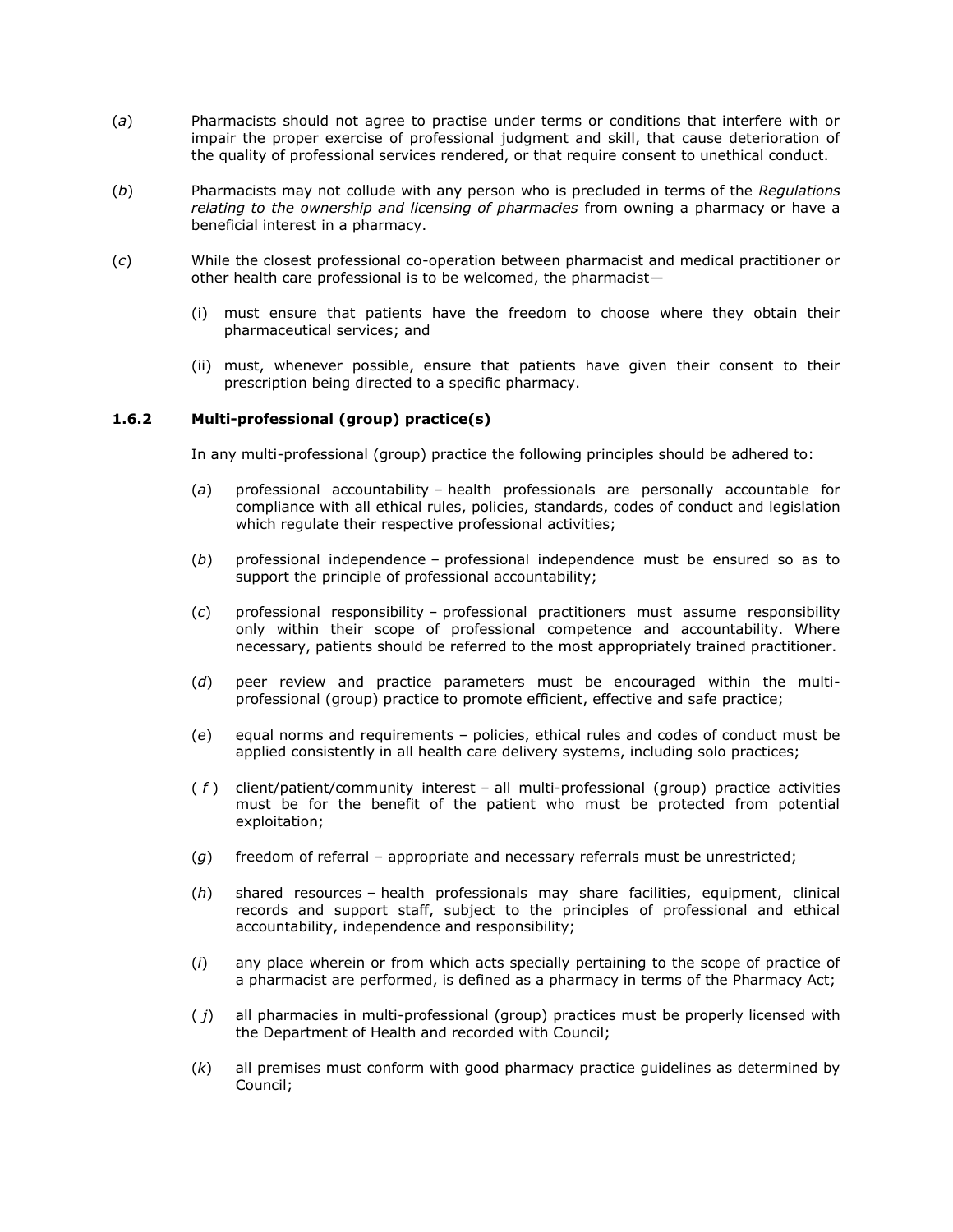- (*l*) all pharmacies must be under the control of a responsible pharmacist in terms of applicable legislation;
- (*m*) the pharmacy within a multi-professional practice must be clearly demarcated.

## **1.6.3 Perverse Incentives**

- (*a*) A patient may be issued with prescriptions intended for dispensing at a specified pharmacy but must have the right to present it for dispensing at any pharmacy of his/her choice. A pharmacist must not approach a medical practitioner or medical practice staff to secure direction of prescriptions to a particular pharmacy. A prescription should only be sent directly from a medical practice to a pharmacy when:
	- (i) the patient has requested the direction; or
	- (ii) the patient is in residential care and has indicated his/her wish that the person providing that care may collect or receive prescriptions on his/her behalf; or
	- (iii) the patient has an addiction problem and receives medication in defined, prearranged quantities.
- (*b*) A pharmacist shall not offer or give inducements to any person in consideration of the supply to him/her of either prescriptions or orders for medicines, devices or appliances for patients.
- (*c*) In order to prevent perverse incentives, it is neither permissible nor ethical for a pharmacist, pharmacist intern or pharmacist's assistant to engage in the following actions:
	- (i) advertise or endorse or encourage the use of any health establishment or medicine, complementary medicine, veterinary medicine, medical device or scheduled substance or health related product or health related service in a manner that unfairly promotes the practice of a particular health care professional or health care facility for the purpose of improper financial gain or other valuable consideration;
	- (ii) engage in or advocate the preferential use of any health establishment or medical device or health related service or sell any medicine, complementary medicine, veterinary medicine or scheduled substance, if any improper financial gain or other valuable consideration is derived from such preferential use or prescription or the advocacy of preferential use by the health care professional, unless entitled by law;
	- (iii) referral of clients or patients to any health establishment or to other health care professionals if such referral would constitute overservicing;
	- (iv) accept commission or any financial gain or other valuable consideration from any person(s) or body or service in return for the purchase, sale or supply of any goods, substances or materials used by the health care professional in his or her practice;
	- (v) pay commission or render any financial gain or other valuable consideration from any person(s) or body or service in return for the purchase, sale or supply of any goods, substances or materials used by the health care professional in his or her practice;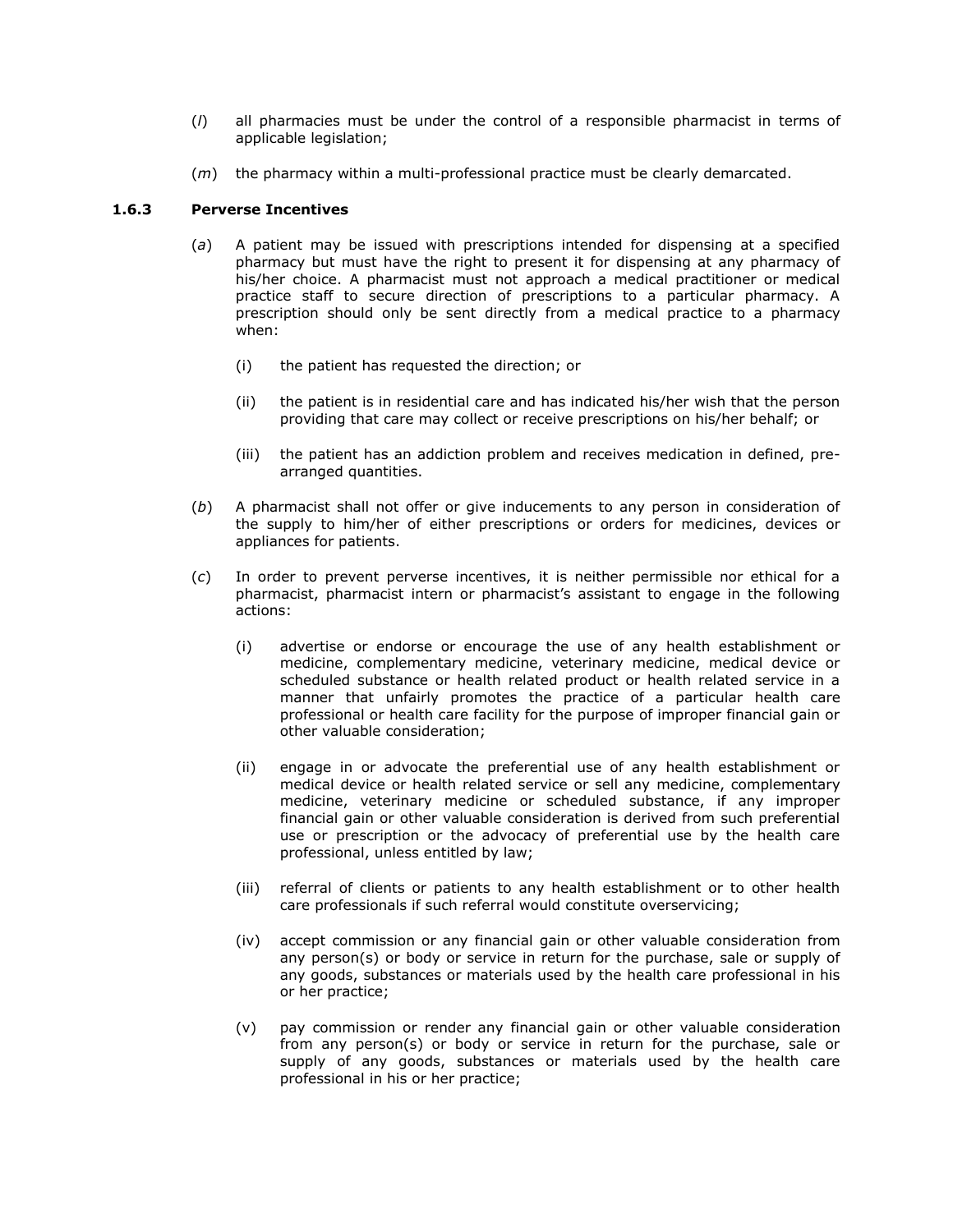- (vi) charge or receive a fee for services not personally rendered by the pharmacy.
- 1.6.4 Undesirable business practices
	- (*a*) A pharmacist must not participate in any transactions or agreements, which runs counter to the patient interest or clinical needs; and/or where patient or health practitioner choice is limited and/or unduly influenced by the existence of such a transaction or agreement.

This provision includes transactions or agreements where the determining factor in the ordering, stocking and/or dispensing of medicines and/or the provision of advice relating to medicines, is the existence of such a transaction or agreement with any party, individual or institution.

Reference to the provisions of the following act, rule or regulation applying to pharmacists can be made, but it is not an exhaustive list with regard to the above:

- [Section 43](http://www.mylexisnexis.co.za/nxt/gateway.dll/jilc/kilc/xjsg/zmsg/0msg/034h#0) of the Pharmacy Act [53 of 1974](http://www.mylexisnexis.co.za/nxt/gateway.dll/jilc/kilc/xjsg/zmsg/0msg#0)
- Regulations relating to Ownership and Licensing of Pharmacies contained in the Pharmacy Act [53 of 1974](http://www.mylexisnexis.co.za/nxt/gateway.dll/jilc/kilc/xjsg/zmsg/0msg#0)
- [Section 18](http://www.mylexisnexis.co.za/nxt/gateway.dll/jilc/kilc/ezrg/p5rg/q5rg/fanh#0) (A) (B) (C) of the Medicines and Related Substances Act [101 of](http://www.mylexisnexis.co.za/nxt/gateway.dll/jilc/kilc/ezrg/p5rg/q5rg#0)  [1965](http://www.mylexisnexis.co.za/nxt/gateway.dll/jilc/kilc/ezrg/p5rg/q5rg#0)

### **1.7 ADVERTISING**

**Principle:** *A pharmacist should, in the public interest, provide information about available services in or from a pharmacy complying with good pharmacy practice standards and duly recorded in terms of the Pharmacy Act. Publicity must not claim or imply any superiority over the service provided by other pharmacists or pharmacies, must be dignified and must not bring the profession into disrepute.*

In adhering to this principle the following should be taken into consideration:

# **1.7.1 General guidelines**

- (*a*) A pharmacist may make available information about himself/herself or his/her practice, which is intended or may reasonably be regarded as being necessary for the information of the public.
- (*b*) The distribution and content of publicity for professional services should be dignified and restrained. This approach will impress upon the public that medicines are not normal commodities of trade and that a pharmacist, in addition to supplying medicines, provides skilled and informed advice and counselling on pharmaceutical matters and health care.
- (*c*) Publicity covers all forms of announcements or information addressed to the general public or health care professionals concerning the goods and services offered by pharmacists or pharmacies.
- (*d*) All forms of communication are covered and include, for example, editorial and advertisements in print, electronic, radio and television media, as well as leaflets, flyers, notices, signs, packaging material, labels, public address systems and electronic mail.
- (*e*) It is advisable to separate publicity for professional services from all other publicity.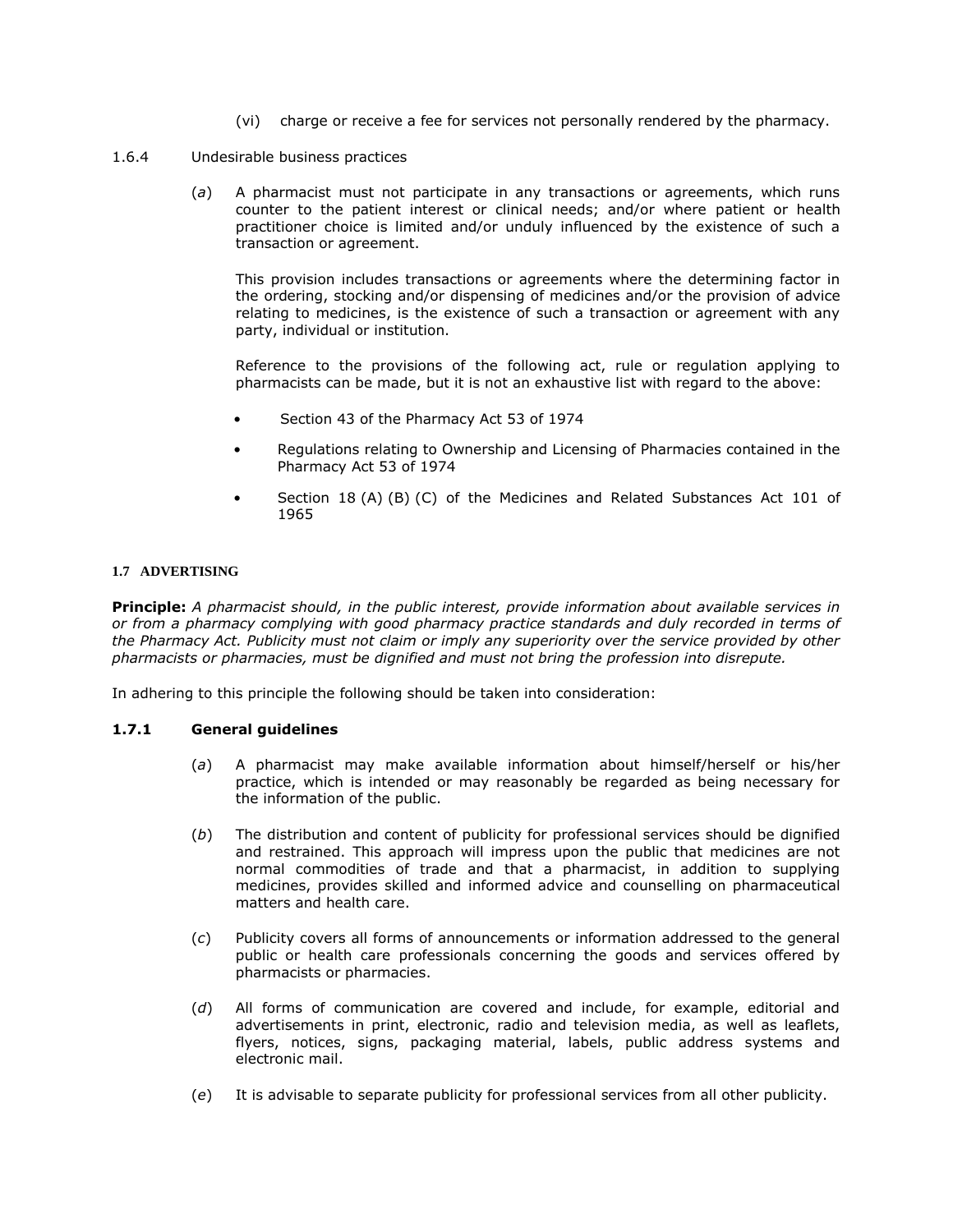- ( *f* ) Pharmacists may make known to the general public and erect remote direction signs indicating:
	- (i) the location of the pharmacy;
	- (ii) the trading title;
	- (iii) the address of the pharmacy;
	- (iv) telephone numbers;
	- (iv) emergency services provided; and
	- (vi) the business hours of the pharmacy.
- (*g*) Pharmacists may not advertise outside the pharmacy by way of flashing lights and/or moving signs.
- (*h*) Medicines may only be advertised in or outside a pharmacy in accordance with regulation 45 of the general regulations published in terms of the Medicines Act (GNR. 7636 of 10 April 2003).
- (*i*) The advertising or promotion of medicines *via* the Internet must comply with regulation 45 of the general regulations published in terms of the Medicines Act and the good pharmacy practice guidelines.
- ( *j*) A pharmacist may make known the names of medical schemes with which he/she has contracted and/or to whose members he/she is prepared to provide pharmaceutical services.
- (*k*) Publicity must not abuse the trust or exploit the lack of knowledge of a consumer/patient.
- (*l*) The responsible pharmacist must be responsible for the form and content of any publicity whether placed by the responsible pharmacist personally, or by another staff member or organisation on behalf of the pharmacy, and for any other publicity which the responsible pharmacist expressly authorises. Where the responsible pharmacist becomes aware of any impropriety in any publicity appearing on his/her behalf, he/she must forthwith use his/her best endeavours to have the publicity rectified or withdrawn.

# **1.7.2 Publicity for services**

- (a) Without limiting its generality "touting or attempting to tout for prescriptions or business with regard to the sale of medicine" will include the following:
	- (i) any unsolicited approach directly to a member of the public by way of a telephone call, electronic means, or a visit made without prior appointment;
	- (ii) any inducement by way of a gift, reward, rebate or participation in a competition in relation to professional services;
	- (iii) any publicity stating the specific charges for specific kinds of services to be undertaken by the pharmacy. However, the basis on which services rendered will be charged for may be publicised.
- (*b*) Publicity should not contain matters other than: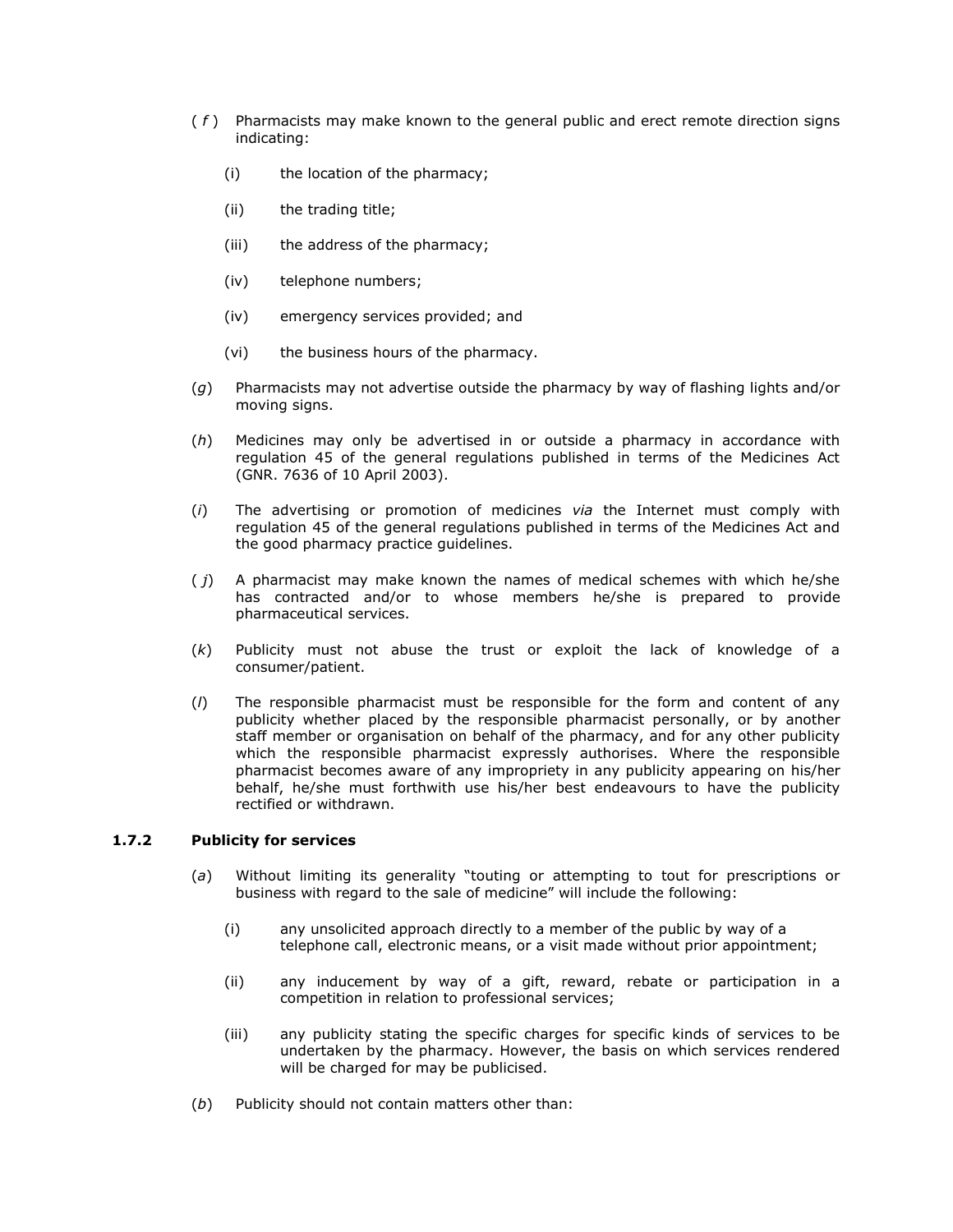- (i) the name, address, telephone number and trading hours of the pharmacy and other branches;
- (ii) arrangements made for emergency services;
- (iii) the titles "chemist" and "pharmacy" used in relation to the provision of professional services. Unnecessary repetition of these words, and personal titles, such as pharmacist and chemist, should be avoided;
- (iv) a pharmacist's name and qualifications;
- (v) the location of the pharmacy with a map together with transport details and parking facilities.
- (*c*) The services which may be provided in the various categories of pharmacies in terms of Chapter VI of the Regulations relating to the practice of pharmacy [\(GNR. 1158 of](http://www.mylexisnexis.co.za/nxt/gateway.dll/jilc/kilc/xjsg/zmsg/cnsg/6ok2a/zqk2a#351)  [20 November 2000\)](http://www.mylexisnexis.co.za/nxt/gateway.dll/jilc/kilc/xjsg/zmsg/cnsg/6ok2a/zqk2a#351), may be made known.
- (*d*) Information provided on services should be presented so as to allow the recipient to make a decision, without being subjected to pressure. No attempt should be made to solicit custom or to seek to influence the patient's choice.
- (*e*) Discreet information relating to services may be supplied to, and displayed in a doctor's surgery, health care centre or local health care clinic. A pharmacist should not seek or agree to an arrangement giving exclusive rights for the display of such advertisements.

# **1.7.3 Newspaper features**

Newspaper features are deemed advertisements and particular care should be taken with them. Features usually comprise editorial comment together with a collection of individual advertisements by interested parties, particularly contractors involved in the refit of a pharmacy or suppliers of goods to a pharmacy. In such features, restraint should be exercised.

#### **1.7.4 Directories**

When advertising in telephone and other local directories, bold type or super bold type is acceptable, as are display and semi-display advertisements, which do not conflict with other principles.

Reference to the provisions of the following act, rule or regulation applying to pharmacists can be made, but it is not an exhaustive list with regard to the above:

• Regulations related to the Practice of Pharmacy as published in terms of the Pharmacy Act [53 of 1974](http://www.mylexisnexis.co.za/nxt/gateway.dll/jilc/kilc/xjsg/zmsg/0msg#0)

#### **1.8 PROFESSIONAL APPEARANCE AND NATURE OF PHARMACY**

**Principle:** *A pharmacist offering services directly to the public must do so in or from pharmacy premises that comply with good pharmacy practice standards, which reflect the professional character of pharmacy, and which is duly recorded in terms of the Pharmacy Act.*

In adhering to this principle the pharmacy must ensure that it has sufficient facilities and equipment to comply with all relevant regulations.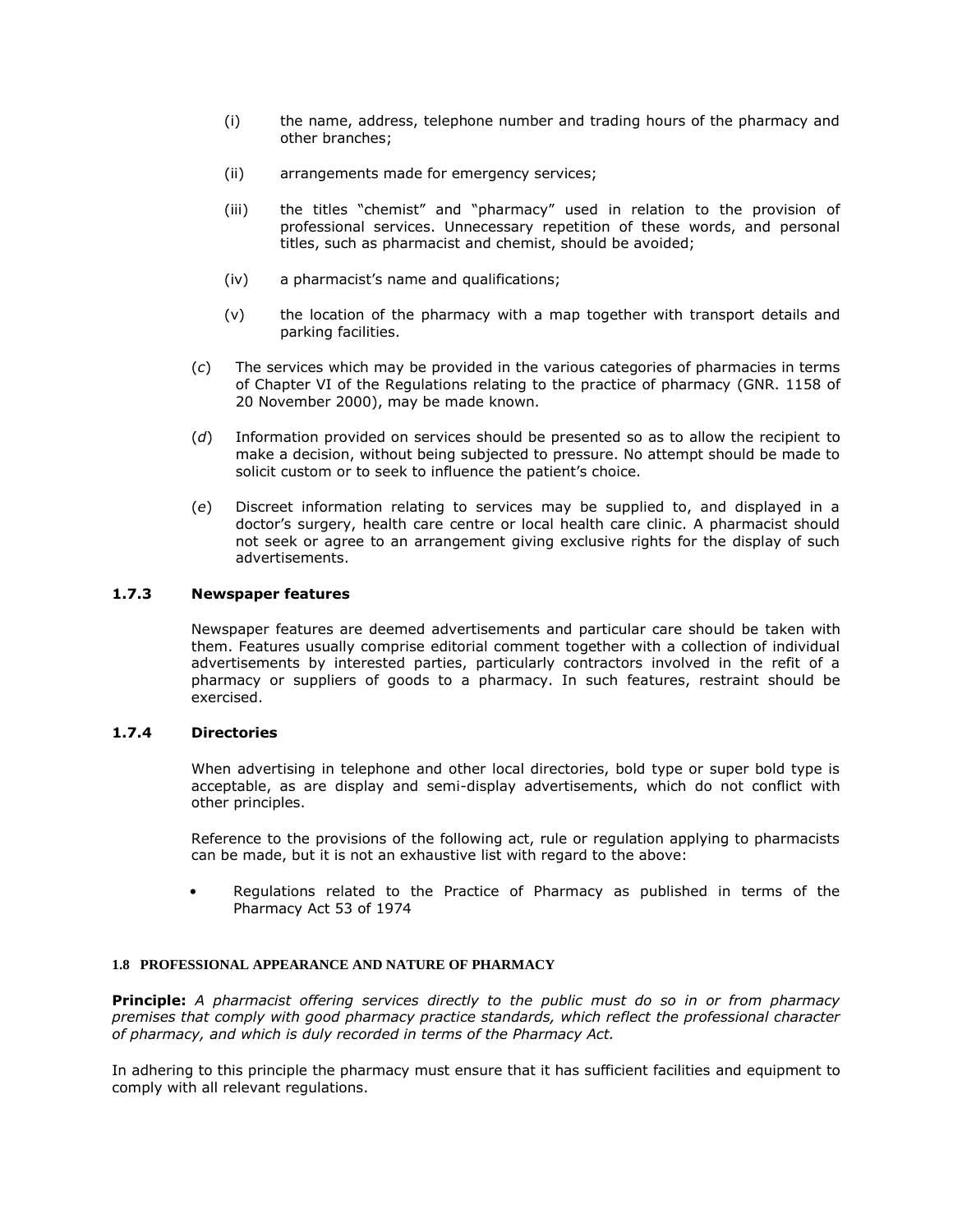Reference to the provisions of the following act, rule or regulation applying to pharmacists can be made, but it is not an exhaustive list with regard to the above:

• Good Pharmacy Practice standards

# **1.9 CONTROL OVER MEDICINES**

**Principle:** *A pharmacist must at all time exercise proper and/or reasonable care in respect of and control over medicines.*

In adhering to this principle the following should be taken into consideration:

### **1.9.1 General guidelines**

- (*a*) A pharmacist has a professional responsibility to exercise control over all medicinal and related products, which are purchased or supplied.
- (*b*) All pharmacists should keep abreast of current thinking, including legislation on safety and use of medicines and other products associated with maintenance or promotion of health.
- (*c*) Action must be taken promptly on such matters as product recall.
- (*d*) A pharmacist must not purchase, sell or supply any product where the pharmacist has any reason to doubt its safety, quality or efficacy.
- (*e*) A pharmacist must be satisfied that both the supplier and the source of any medicine purchased are licensed in terms of [Section 22C](http://www.mylexisnexis.co.za/nxt/gateway.dll/jilc/kilc/ezrg/p5rg/q5rg/panh#3) (1) (*b*) of the Medicines and Related Substances Act [101 of 1965](http://www.mylexisnexis.co.za/nxt/gateway.dll/jilc/kilc/ezrg/p5rg/q5rg#0) and recorded in terms of the Regulations relating to the ownership and licensing of pharmacies, with the Pharmacy Council. Due regard must be paid to the storage conditions before purchase and to the labels, leaflets, appearance, origin and subsequent chain of supply of the medicine concerned.
- ( *f* ) Medicines may only be sold/supplied to persons who are appropriately authorised to be in possession of such medicines.

# **1.9.2 Counterfeit and stolen medicines**

- (*a*) Counterfeiting in relation to medicine includes the deliberate and fraudulent mislabelling with respect to the identity and/or source of the medicine. A pharmacist must report to the Medicines Control Council or other competent authority any instance where he/she suspects that he/she has been offered or has been supplied with counterfeit medicines. He/she must isolate and withhold from sale or supply any such medicinal products.
- (*b*) A medicine registered with the Medicines Control Council must have the registration number on each pack. A pharmacist must not accept medicinal products that are not so labelled.
- (*c*) The purchase, possession, sale, supply or dispensing of an unregistered medicinal product, except where specifically permitted by legislation, is considered by Council to be unprofessional conduct, and subject to disciplinary action by Council in terms of Chapter V of the Pharmacy Act.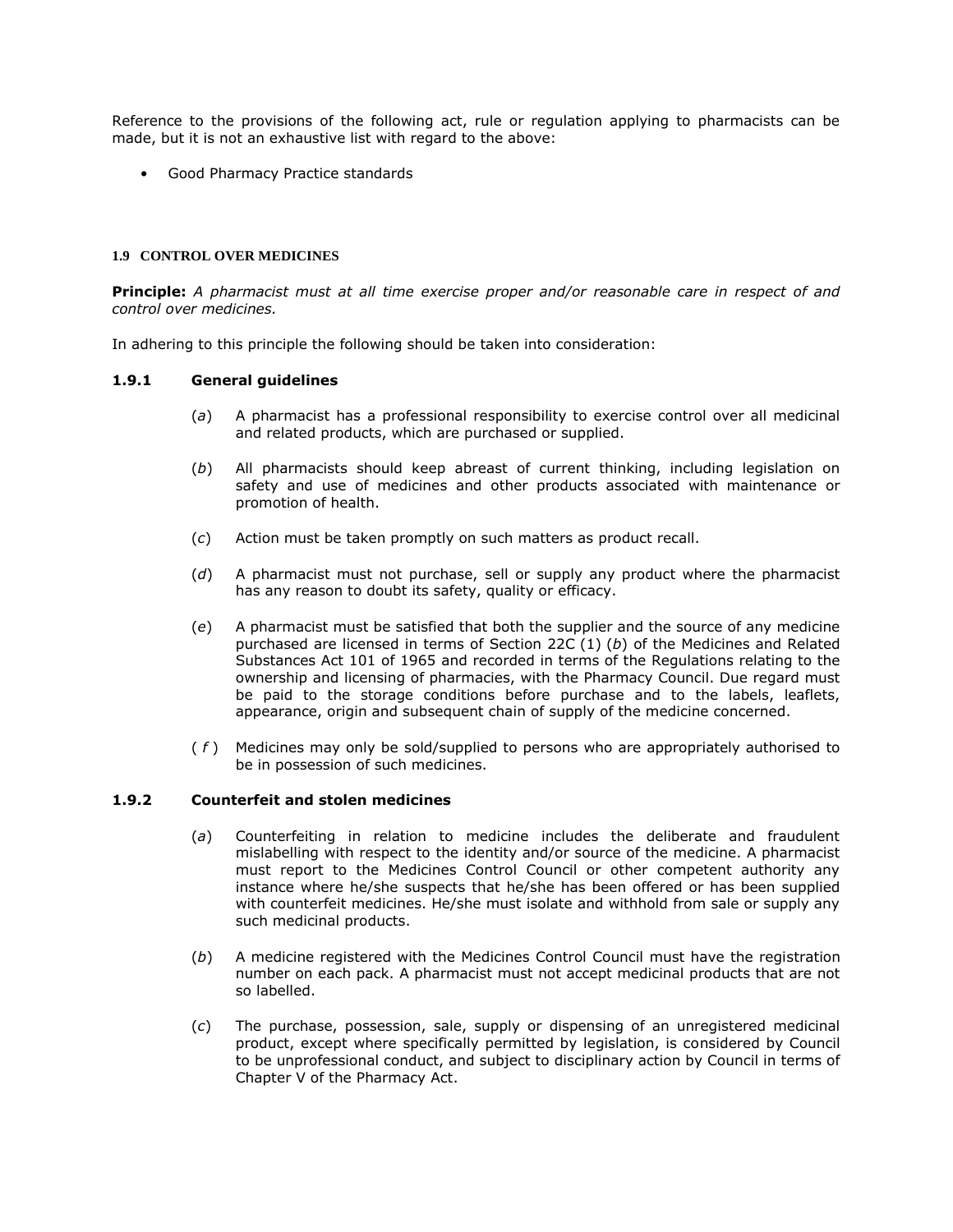## **1.9.3 Foil or blister packs**

Medicinal products should not be accepted other than in their original outer packaging and should not be removed from a manufacturer's blister or foil pack in order to create a bulk dispensing pack. They may, however, be removed at the time of dispensing for an individual patient at the pharmacist's discretion to assist patient compliance.

### **1.9.4 Re-use of medicines**

A pharmacist should not re-dispense a medicine, previously returned to the pharmacy by another patient, which had been in that patient's possession.

### **1.9.5 Medicine misuse**

- (*a*) A pharmacist must exercise professional judgment to prevent the supply of unnecessary and excessive quantities of medicines and other products, particularly those that are liable to be misused or abused.
- (*b*) Many scheduled medicines have a potential for misuse or dependency. Care should be taken with their supply even when it is legally authorised by prescription or signed order. A pharmacist should be alert to the possibility of medicine dependency in health care professionals and patients, should make enquiries to ensure that such medicines are to be used responsibly and should refuse to dispense these medicines when circumstances warrant such refusal.
- (*c*) Certain non-prescription medicines and non-medicinal products are likely to be misused/abused, which in this context usually means:
	- (i) consumption over a lengthy period; and/or
	- (ii) consumption of doses substantially higher than recommended.

Requests for such products should be dealt with personally by the pharmacist and sale should be refused if it is apparent that the purchase is not for a genuine medicinal purpose or if the frequency of purchase suggests overuse.

- (*d*) When a pharmacist becomes aware that a patient is abusing a substance, that patient should be referred to an appropriate practitioner or institution.
- (*e*) The products which are abused are subject to change and pharmacists should keep abreast of local and national trends.

# **1.9.6 Medicines used to reduce intoxication**

A pharmacist must not purchase, supply or advise a person to buy any preparation, whether classified as a medicine or not, which is claimed to mask the signs of intoxication, which indicate unfitness to drive a vehicle or operate heavy equipment which can present a hazard to the public, by accelerating the removal of alcohol from the body or otherwise.

## **1.9.7 Indirect supply of medicine (mail order/courier pharmaceutical service)**

Although it is preferable for a pharmacist to give medicines directly to the patient /caregiver, when it is necessary to sell, supply or deliver medicine or scheduled substances by or through the mail/courier to a patient or to members of the public or to a person who receives medicine on behalf of the patient, the pharmacist must ensure that: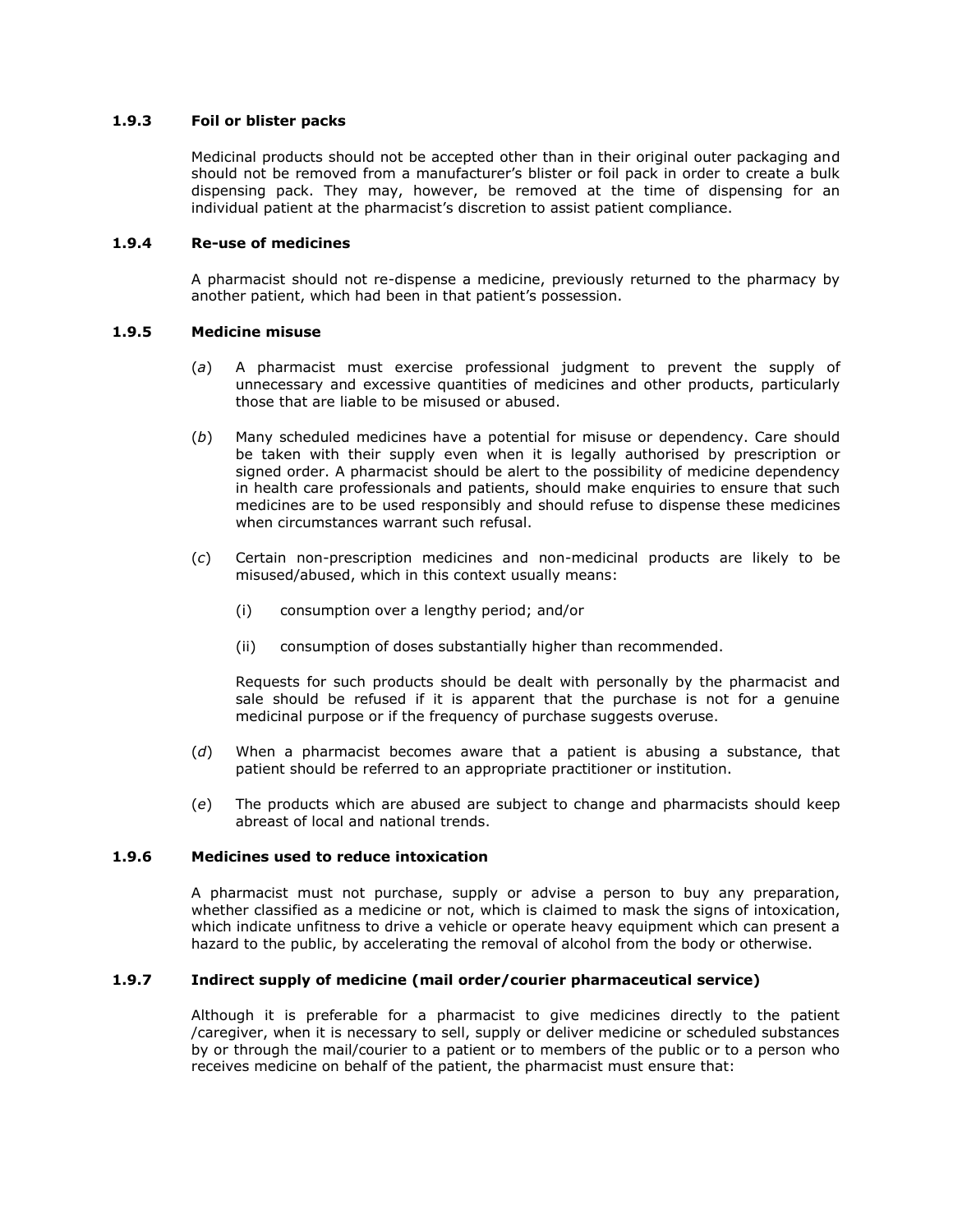- (*a*) the medicine is packaged in such a manner that it will guarantee the safety, quality and efficacy of medicines in accordance with the registration requirements for such medicine in terms of the Medicines Act, throughout the delivery process;
- (*b*) a control system is implemented that will enable the pharmacist to detect and correct a delay in the delivery process;
- (*c*) a report back system is introduced to ensure that problems with medicine distribution and delivery are detected timeously;
- (*d*) where available a patient information leaflet is provided.
- (*e*) medicines which are prescribed for acute ailments or conditions (i.e. immediate need, not repeatable and non-chronic conditions) shall not be delivered to patients by mail/courier;
- ( *f* ) medicines that are registered to be stored in conditions under 8°C shall not be delivered to patients by mail/courier unless cold chain management is ensured.

# **1.9.8 Emergency supply of medicine or scheduled substances**

A pharmacist must do everything reasonably possible to assist a person in need of emergency medical treatment or emergency supply of medicines in accordance with [Section 22A](http://www.mylexisnexis.co.za/nxt/gateway.dll/jilc/kilc/xjsg/zmsg/0msg/o24h#0) of the Medicines and Related Substances Act.

Reference to the provisions of the following act, rule or regulation applying to pharmacists can be made, but it is not an exhaustive list with regard to the above:

• [Sections 22](http://www.mylexisnexis.co.za/nxt/gateway.dll/jilc/kilc/xjsg/zmsg/0msg/m24h#0) A and [Section 22C](http://www.mylexisnexis.co.za/nxt/gateway.dll/jilc/kilc/ezrg/p5rg/q5rg/panh#3) (1) (*b*) of the Medicines and Related Substances Act [101 of 1965](http://www.mylexisnexis.co.za/nxt/gateway.dll/jilc/kilc/ezrg/p5rg/q5rg#0)

#### **1.10 CHEMICALS SOLD/PROVIDED IN A PHARMACY**

**Principle:** *A pharmacist must take steps to ensure that all chemicals supplied will be used for a proper purpose and in appropriate circumstances.*

- 1.10.1 Reasonable care should be taken by the pharmacist when supplying chemicals which may be used for the preparation of explosives or fireworks eg: chlorates, nitrates, magnesium, potassium permanganate (especially with glycerine/glycerol), sulphur, powdered aluminium, phosphorus and any oxidising or reducing agent, that such chemicals are not used for these purposes. Such chemicals, including solvents, should not be sold to a person under 14 years of age.
- 1.10.2 Pharmacists should take reasonable steps to ensure that chemicals bought for use in a child's chemistry set will be used under the supervision of an adult. A pharmacist should take reasonable steps to be satisfied that the purchaser of chemicals, including solvents, for industrial purposes or for a hobby, has sufficient knowledge to handle the chemicals safely and will use the chemicals for a proper purpose. A pharmacist should be aware of the requirements of all relevant legislation relating to occupational health and safety, hazardous substances and the abuse of dependence producing substances.

#### **1.11 DUAL REGISTRATION**